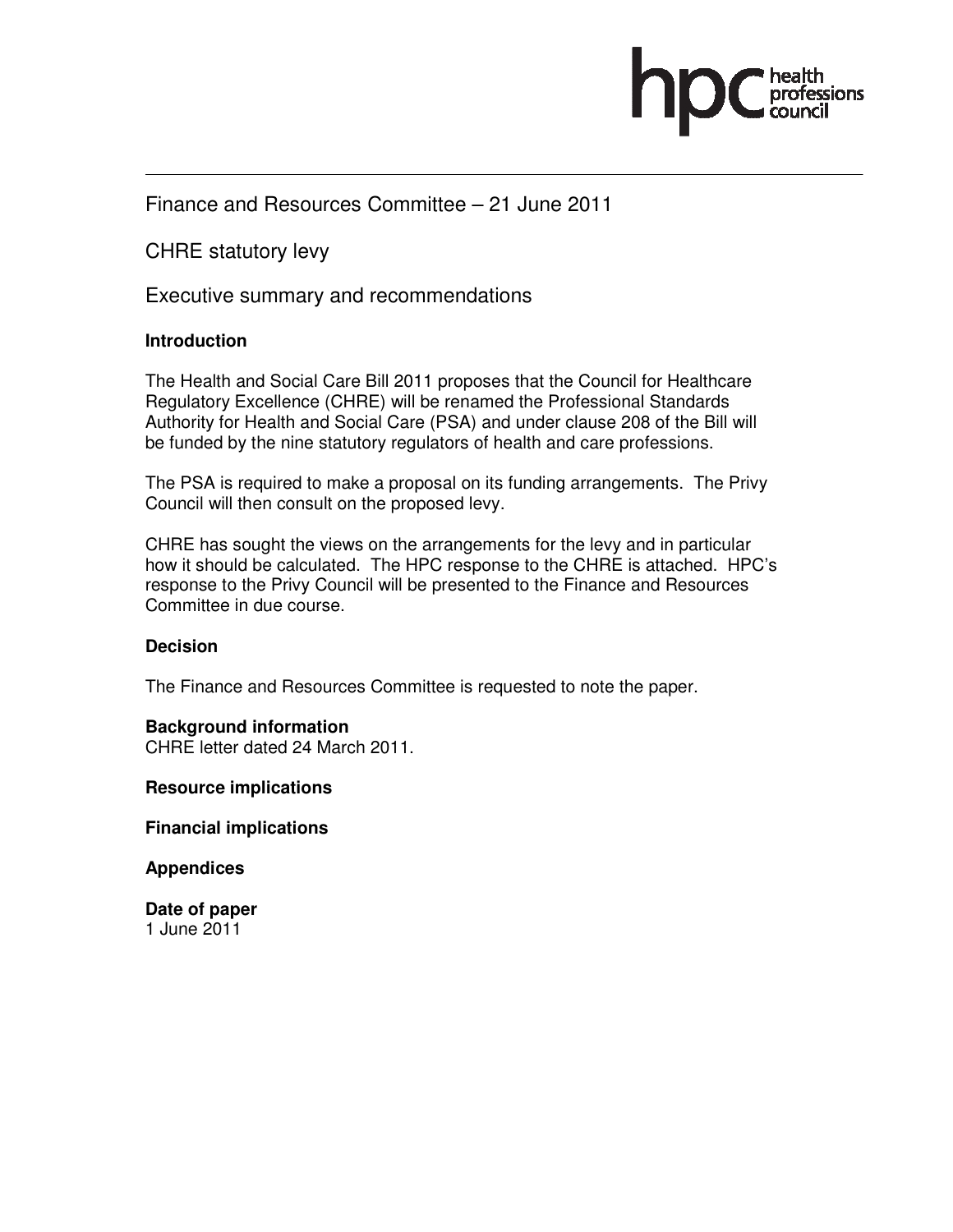**From the Chief Executive**



BY E-MAIL

To: Chief Executives of the regulatory bodies

24 March 2011

Dear Colleagues

### **Proposals for calculating the statutory levy**

As promised last week I attach a paper on our thinking about ways of deriving and apportioning the statutory levy which will, subject to parliamentary approval, be payable by the regulatory bodies to the Professional Standards Authority for Health and Social Care from April 2012.

The paper sets out three ways of calculating the share to be paid by each regulator. We are seeking your views on which of these three methods you prefer and why, acknowledging, of course, that from your perspective this really a matter of least worst.

We are keen that the methodology used is clear, reasonably easy to explain, not open to constant argument and doesn't in its administration add to the Authority's or the regulators' costs.

Ultimately it will be for Parliament to decide through regulations how the levy is derived and apportioned.

We will be seeking your views later on other aspects of the process.

We would be grateful if you could let us have your views no later than **Tuesday, 31 May 2011.**

If you would like to discuss our approach in more detail please speak either to me or to Linda Allan, Director of Governance & Operations (Linda.allan@chre.org.uk or 020 7389 8034).

Kind regards,

Havy Cayton

Harry Cayton

**Council for Healthcare Regulatory Excellence 157-159 Buckingham Palace Road, London SW1W 9SP T 020 7389 8030 F 020 7389 8040 www.chre.org.uk**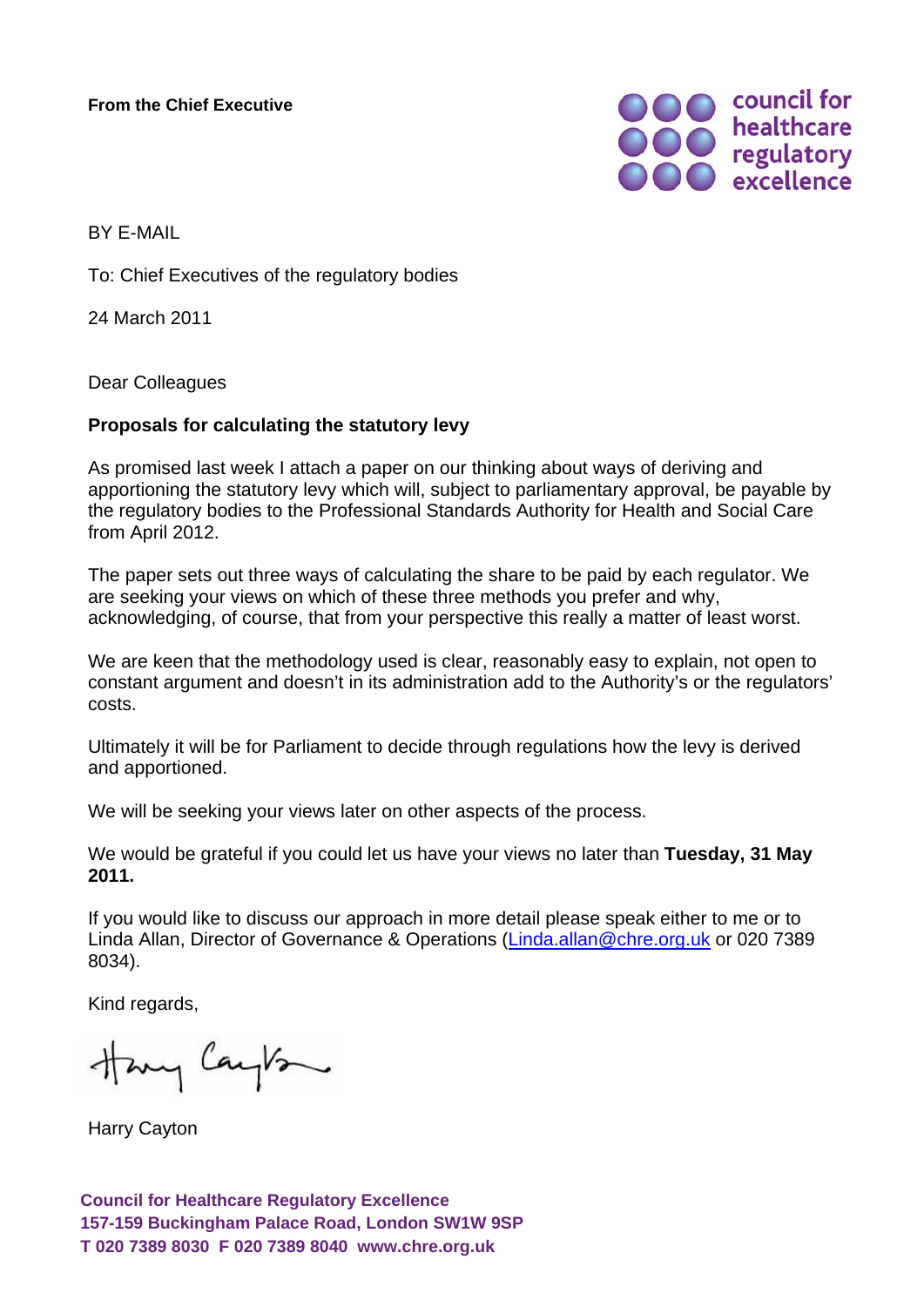# **Proposals for calculating the statutory levy March 2011**

# **1. Introduction**

- 1.1 CHRE has considered a number of different approaches to apportioning the statutory levy which will be paid by the regulatory bodies from 2012 (subject to parliamentary approval)
- 1.2 This paper sets out three options, one of which is preferred by the CHRE, and invites comments and views from the regulators.
- 1.3 Ultimately the decision as to how the levy is raised and apportioned as well as the involvement of the regulatory bodies in this process is a matter for the government and will be set out in regulations following the passage of the Health and Social Care Bill however both CHRE and Department of Health officials are keen to understand the perspectives of the regulators on the advantages, disadvantages and fairness of different approaches.
- 1.4 The CHRE Director of Governance and Operations is currently engaged in a programme of visits and discussions with the finance directors of all the regulators in order to understand the financial basis of each regulator and its financial cycle.
- 1.5 Regulators are invited to respond to these proposals in this paper by **31 May 2011.**

# **2. Government proposals for the levy**

2.1 Proposals for the levy are set out in the Command Paper *Enabling Excellence<sup>1</sup>* and in Clause 208 of the Health and Social Care Bill.

# **3. Principles for the establishment of the levy**

- 3.1 The following principles should apply:
	- The levy is to cover the expenditure that the Authority advises the Privy Council that it needs to make and has agreed with the Privy Council
	- The expenditure should reflect the cost of the Authority's work.
	- The process for determining the levy should be, so far as is practicable, equitable and transparent
	- The methodology should be easy to explain

council for

healthcare

**OOO** healthcare<br> **OOO** excellence

 $\overline{a}$ <sup>1</sup> *Enabling Excellence: Autonomy and Accountability for Healthcare Workers, Social Workers and Social Care Workers* February 2011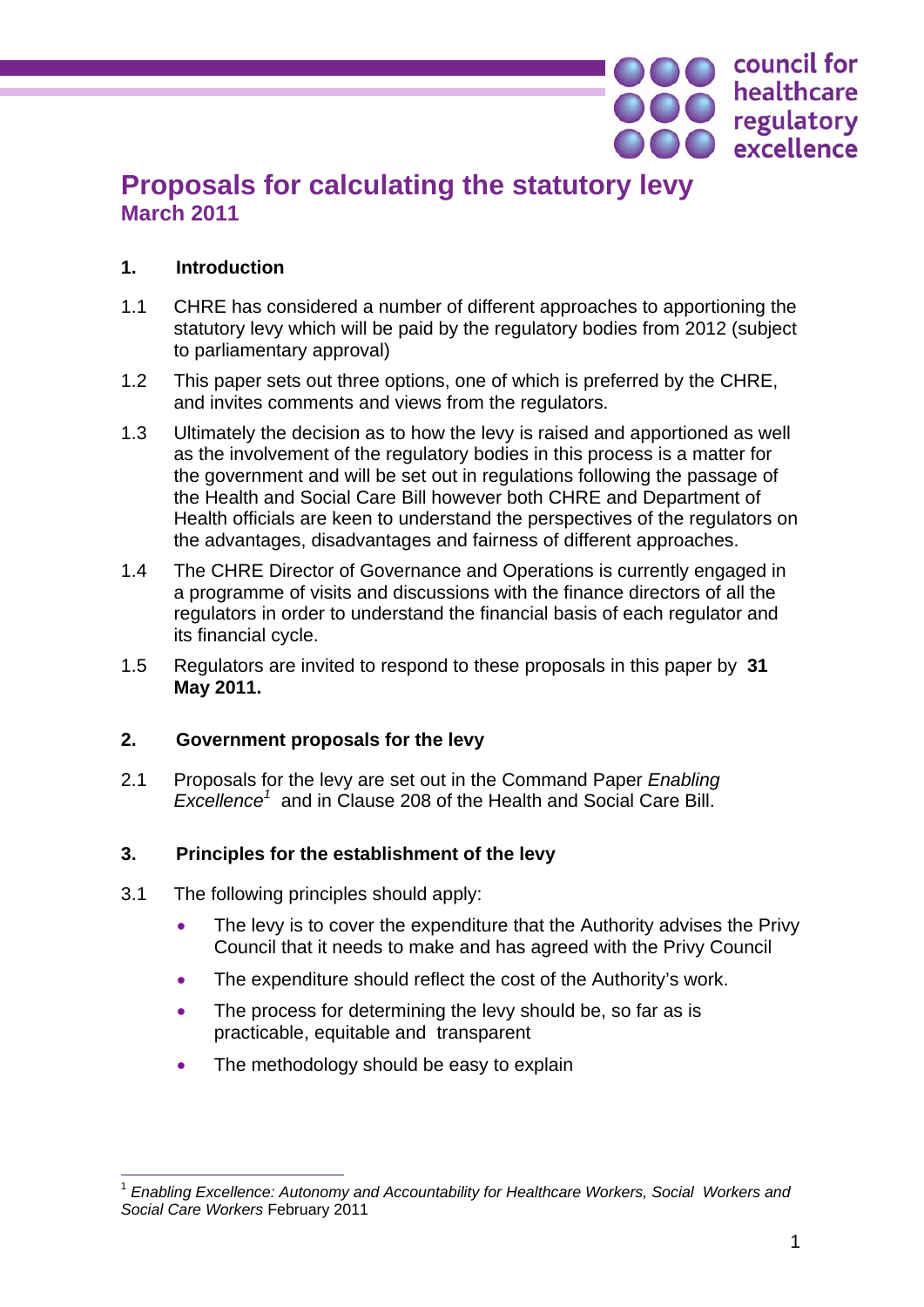- The regulations should not be setting the precise levy thus there should be no need to undertake annual consultation on the methodology.
- As a statutory fee the levy will not be subject to VAT
- 3.2 In addition it is proposed that:
	- The levy will be collected annually
	- The Authority will when ever possible determine its costs (and therefore they levy) for a three year period
	- The levy is on the regulatory bodies not the registrants.
	- The levy will be payable by the regulators to the Authority on receipt of invoices. (This could be annually or quarterly)

# **4. Three methods of calculating the levy**

- 4.1 The methodology needs to be cost effective in that it, of itself, must not unduly add to the costs of the Authority and consequently to the levy to be raised from the RBs, either directly or indirectly..
- 4.2 The options for consideration are based on
	- The number of registrants (a)
	- The fee income due from the registrants (b)
	- A combination of (a) and (b), (c)
- 4.3 The method of calculating the levy will, when decided, be set out in regulations
- 4.4 For each option for the methodology for the apportionment of the levy the following should apply:
	- The total cost of the Authority<sup>2</sup> will have been determined as per the Act and Regulations
	- The levy will be collected in respect of the relevant financial year: 1 April to 31 March
	- The relevant date for the determination of the data required for apportionment will be 1 January.
	- The number of registrants will be the number of registrants (by differing classes if relevant) on the register of the RB on the relevant date

 $\frac{1}{2}$  Excluded from the levy on the regulators is the cost of the accreditation scheme for voluntary registers and any consultancy work agreed with third parties. The additional cost of any of advice commissioned by the Secretary of State or the Health Departments will also be paid for separately.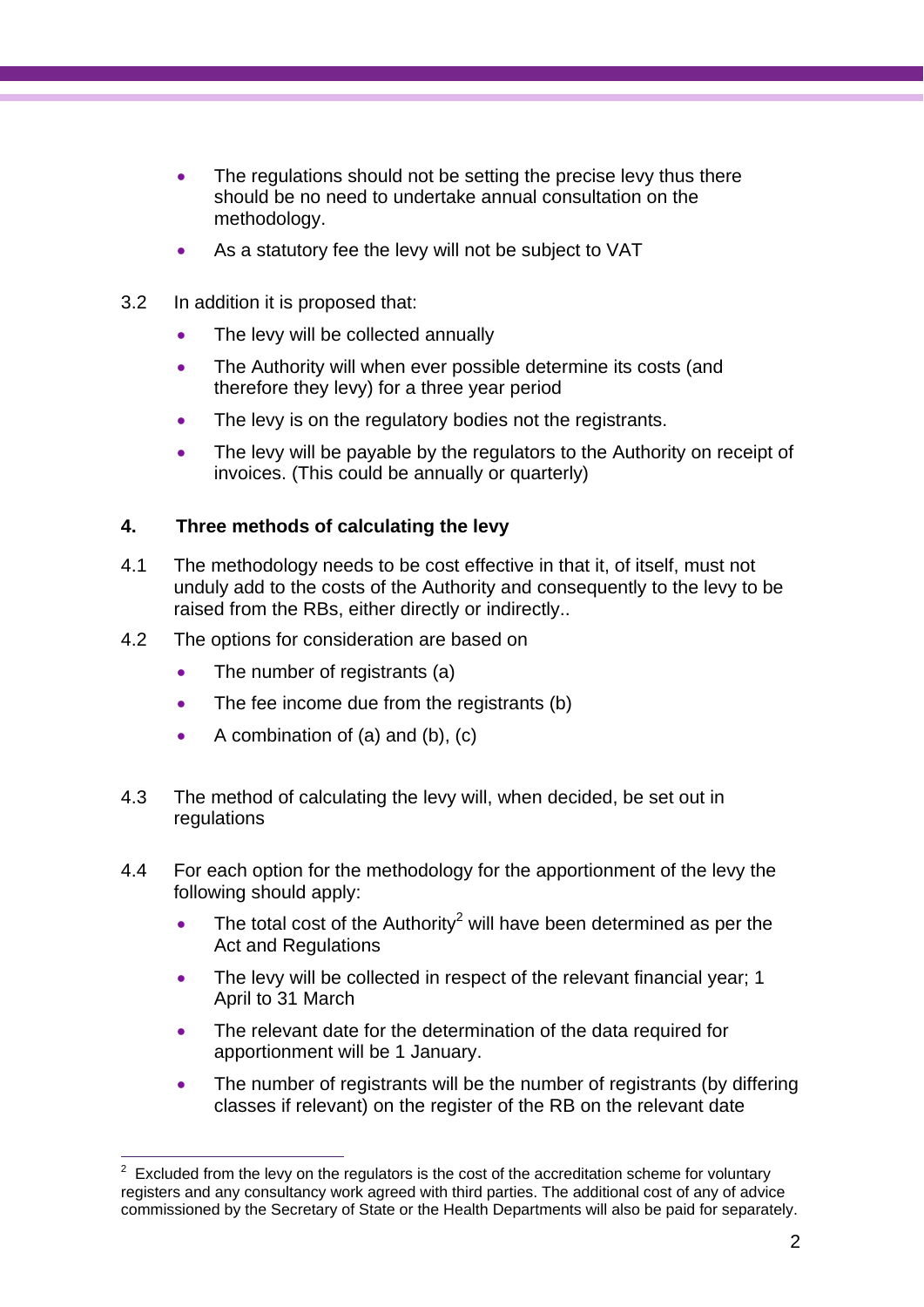- The fees will be the fees charged by the Regulator to registrants at the relevant date
- The fee income will be the fees arising as of 1 January in respect of the number of registrants on the roll on the relevant date based on the fees in force at that time
- 4.5 Within a given time period, for example14 days, of 1 January the RBs must provide to the Privy Council/Authority the following information:
	- The number of registrants on the register (by class if relevant)
	- The fees in force
	- The fee income due as a consequence of a) and b)
- 4.6 There should be penalties for the late provision of data since any delay on the part of one regulator delay the speed with which the Privy Council /Authority can confirm the levy cost to all regulators.
- 4.7 There should be a stated timescale for the Privy Council /Authority to adhere to for the notification of the individual costs to the RBS.
- 4.8 While the methodology will be in the regulations the precise costs in relation to each RB will not be. These will change each year. Since even if the Authority's costs i.e. the total levy cost to be recovered is set for three years the apportionment across the RBs may change as the number of registrants or total fee income changes.

## *Method A*

- The total number of registrants will be determined following the submissions from the RBs.
- The respective percentage share of the total number of registrants will be determined for each RB.
- Each RB will contribute that percentage of the total levy cost.

## *Method B*

- The total fee income due to the RBs will be determined following the provision of data by the RBs.
- The respective percentage share of the total fee income will be determined for each RB.
- Each RB will contribute that percentage of the total levy cost.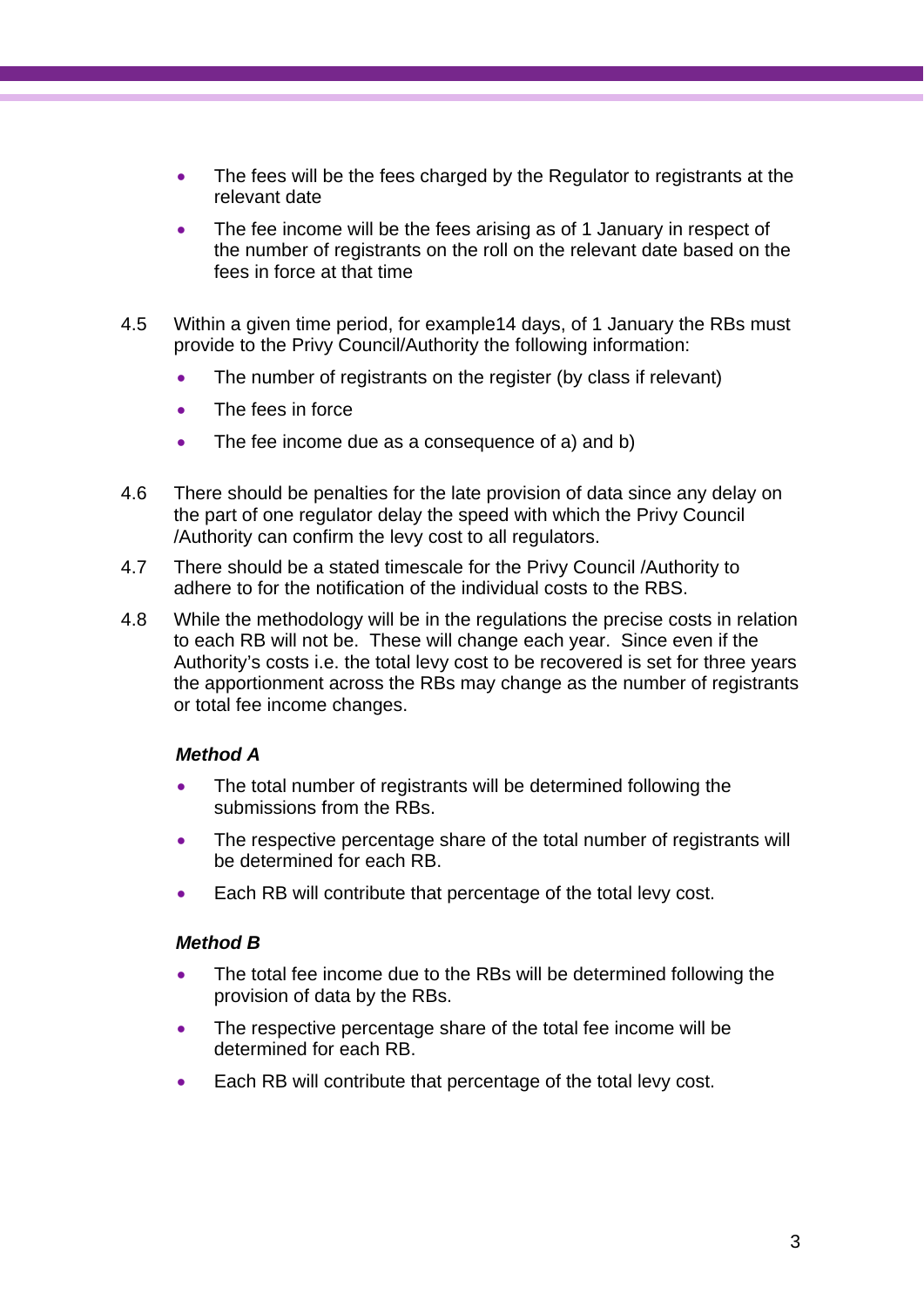# *Method C*

- The two calculations to determine the costs payable for both Method A and Method B will be undertaken and the individual costs determined
- The two figures will be aggregated.
- The aggregated figure will be halved and the resultant figure will be the levy that is payable.

# **5. The notional effects of different methods of calculating the levy**

- 5.1 All examples have been worked using a notional figure of £2.8million as the Authority's annual operating costs.
- 5.2 The number of registrants has been based on the figures published in the most recent CHRE Annual Report, (with the inclusion of an additional 85,000 members for HPC to reflect the prospective inclusion of social workers) giving a combined membership figure of 1,373,041.
- 5.3 The income is based on registrant fees (the number of registrants times the fee to be paid) is also taken from annual accounts, and from the figures published in the CHRE's own Annual Report.



# *Table 1: Impact on regulators of levy calculated on number of registrants (method A)*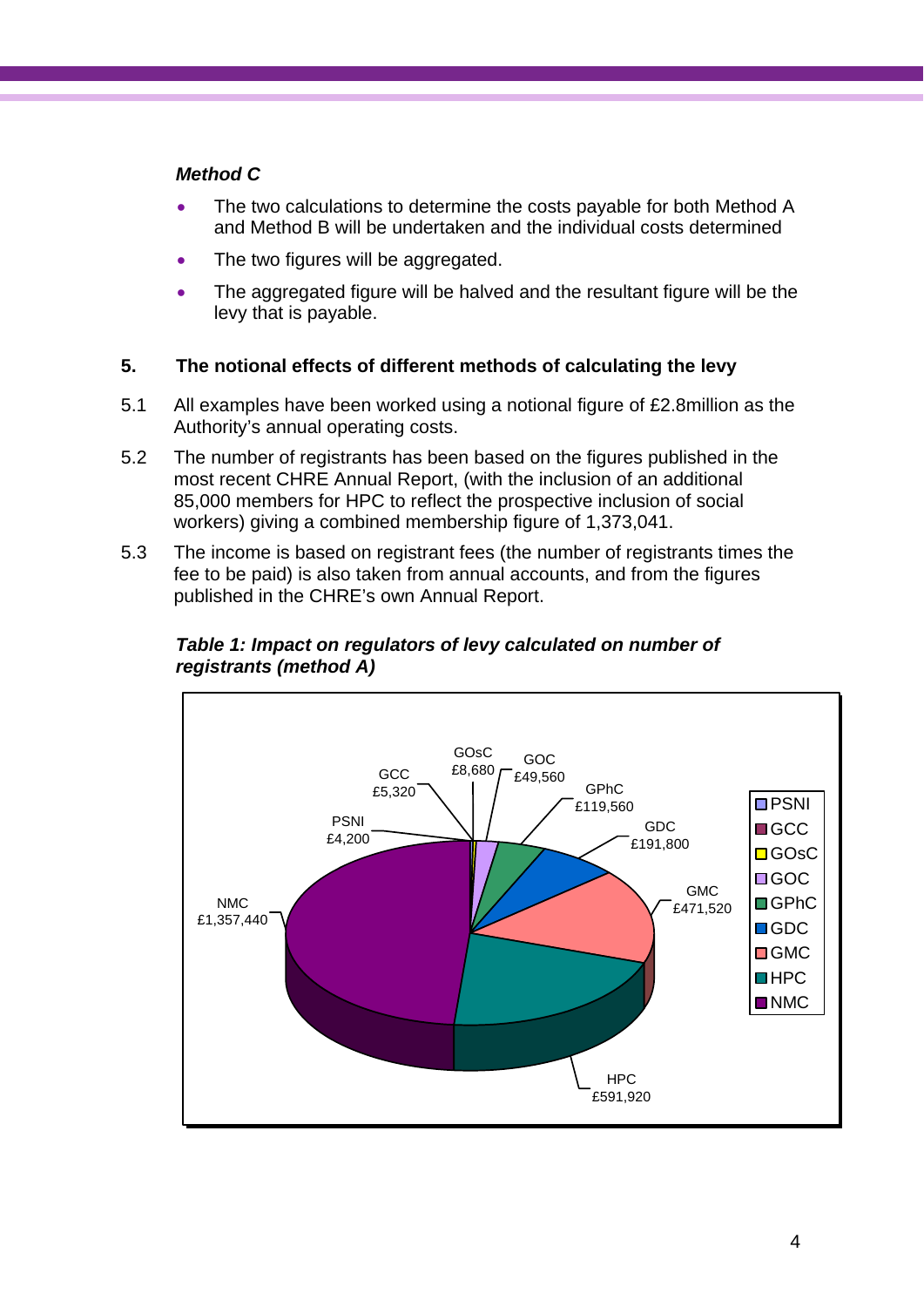

*Table 2: Impact on regulators of levy calculated on income (method B)* 

*Table 3: Impact on regulators of levy calculated on combination of number of registrants and income (method C)* 

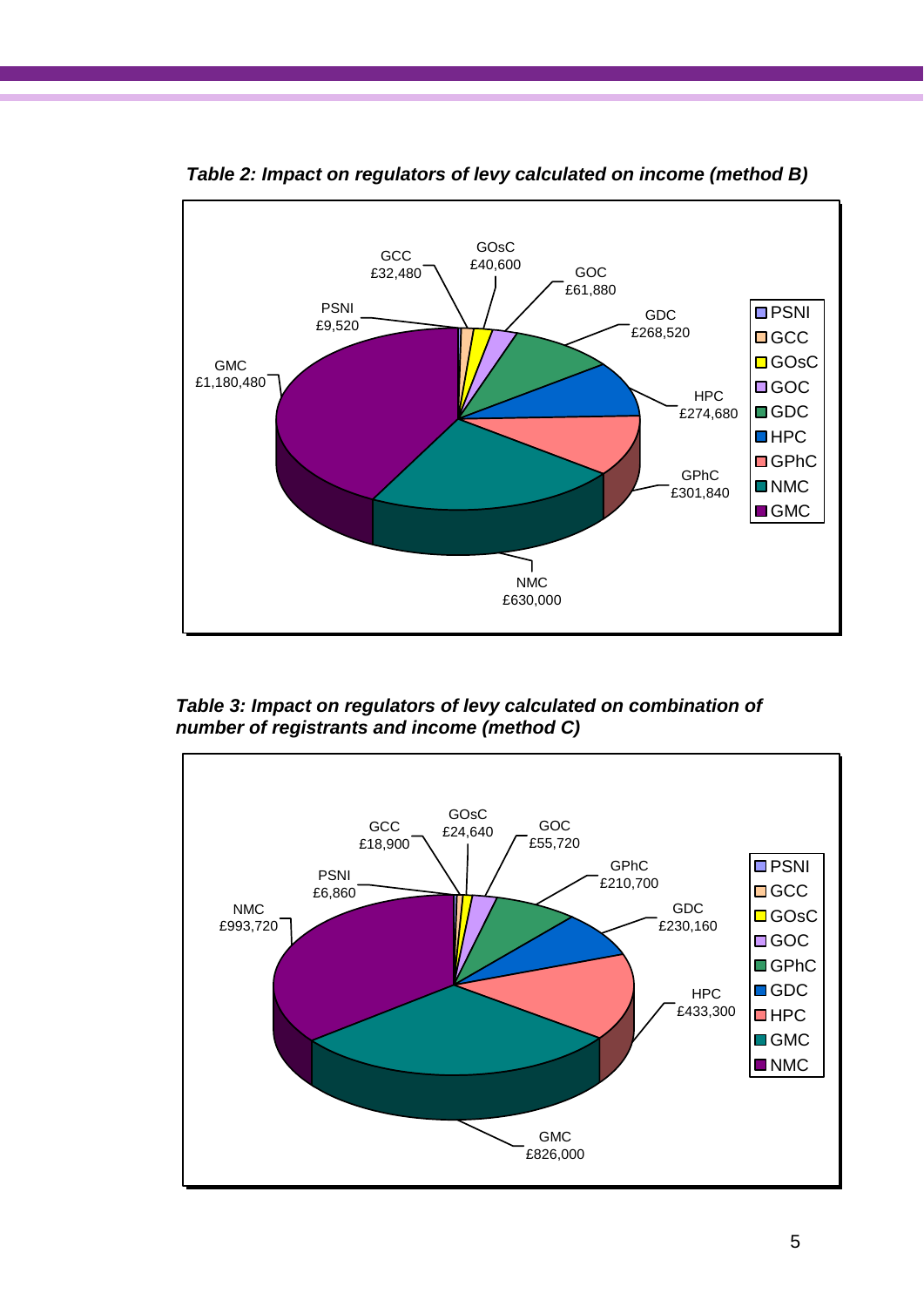

*Table 4: Comparison of all three options* 

## **6. Conclusion**

- 6.1 It is apparent that each of the methods, while raising the same sum of money through the levy, has a different impact on the regulators individually.
- 6.2 CHRE was initially attracted to method A as being simple to explain and calculate and having precedent in the approach taken by the Legal Services Board. However method A has a significant impact on regulators with high numbers of registrants and low registration fees.
- 6.3 Method B was then considered. This is more proportionate but increases costs on the smallest regulators and changes the balance between larger ones.
- 6.4 Method C, although somewhat more complicated to explain and to calculate produces a more distributive and proportionate outcome. To some extent it recognises and accommodates the conflicting interests in models A and B.
- 6.5 The Council of CHRE having considered all the options at some length is now seeking views from the regulatory bodies. The Council's preferred methodology is option C which, in its view, achieves the most proportionate allocation while meeting our principles of ease of calculation, clarity and ease of administration. However the Council is keen to seek views and representations from the regulatory bodies to shape its thinking further.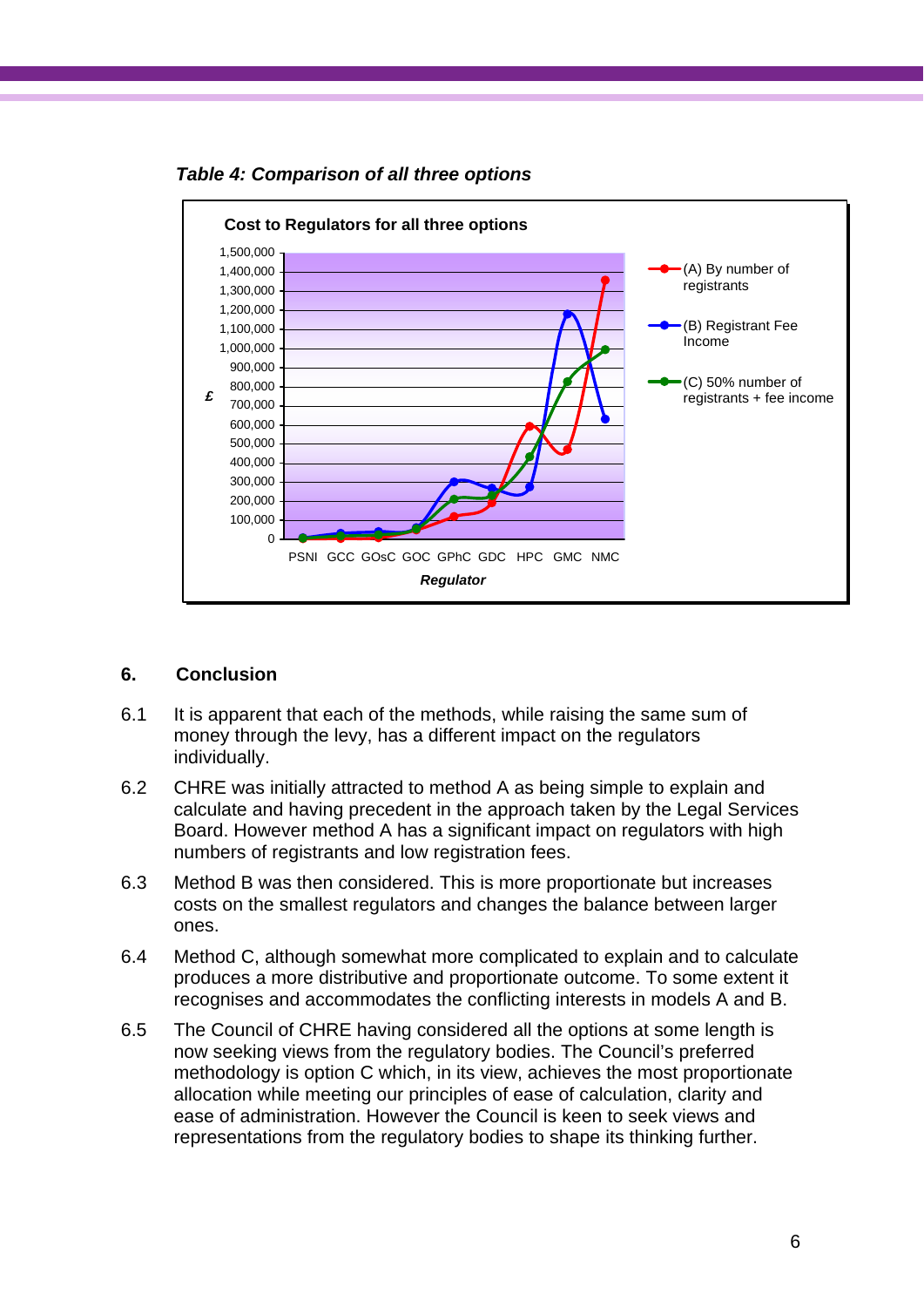Park House 184 Kennington Park Road London SE11 4BU

tel +44 (0)20 7582 0866 fax +44 (0)20 7820 9684 www.hpc-uk.org



Mr H Cayton **Chief Executive Council for Healthcare Regulatory Excellence** 157 - 197 Buckingham Palace Road **LONDON** SW1W 9SP

Chair: Dr Anna van der Gaag Chief Executive and Registrar: Marc Seale

31 May 2011

Dear Harry

**Re: Statutory Levy** 

Thank you for your letter dated 24 March 2011 and the paper on CHRE's proposals for calculating the Statutory Levy.

I attach a brief note on the views of the Health Professions Council on the issues that are raised in the paper.

If you or your colleagues have any questions or points of clarification concerning our response, please do not hesitate to contact me.

 $\frac{1}{4}$ 

**Marc Seale Chief Executive and Registrar** 

Att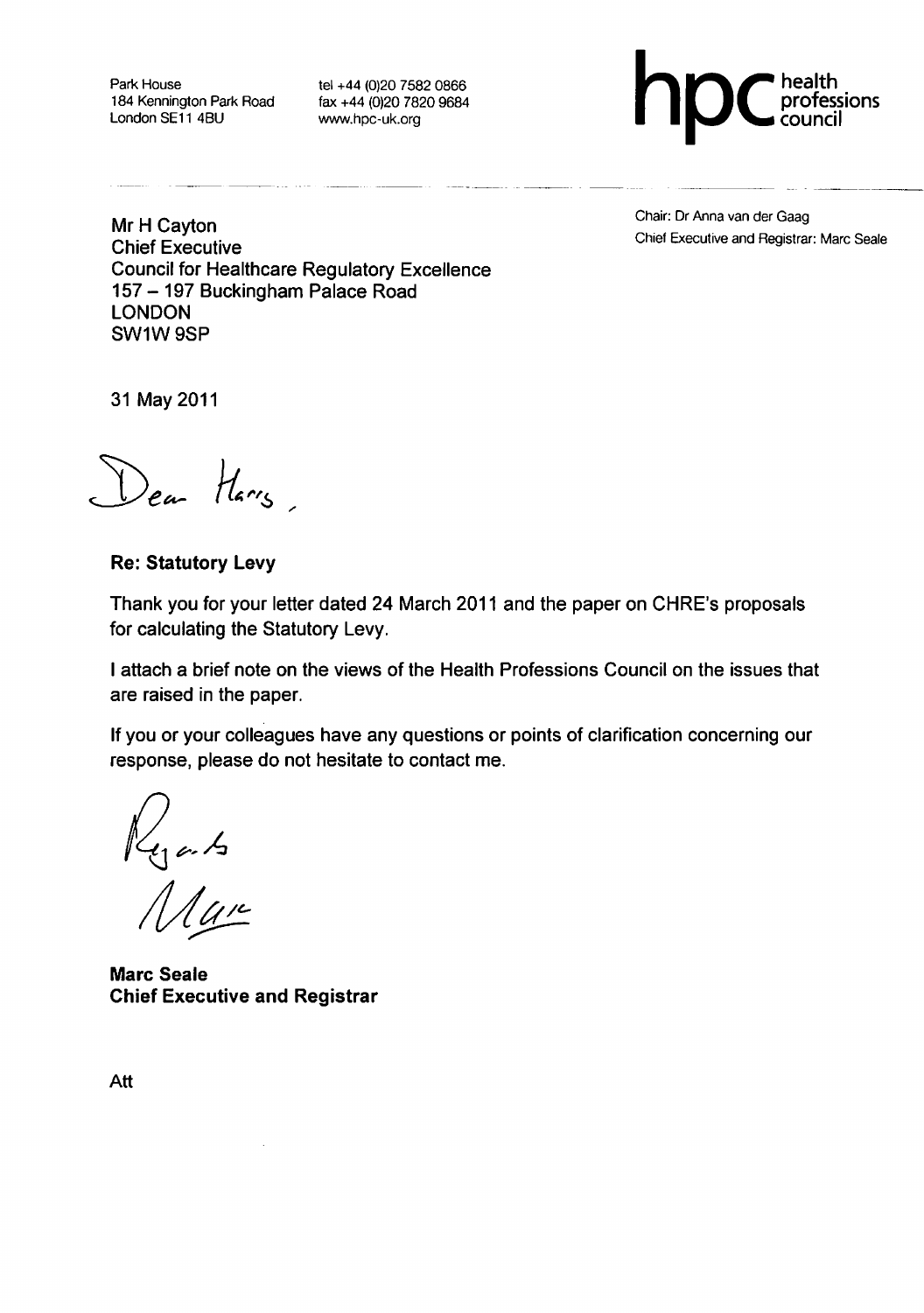Park House 184 Kennington Park Road London SE11 4BU

tel +44 (0)20 7582 0866 fax +44 (0)20 7820 9684 www.hpc-uk.org



#### **Memo**

| To   | Harry Cayton, Chief Executive, CHRE | Date 31 May 2011 |
|------|-------------------------------------|------------------|
| From | Marc Seale, Chief Executive, HPC 1  |                  |

Calculating the CHRE Levy Subject

IVU'

### Introduction

This note outlines the views of the Health Professions Council (HPC) on the method that should be used by the Council for Healthcare Regulatory Excellence (CHRE) to calculate the size of the levy which will be raised from the nine UK statutory regulators of health and care professions as proposed in Clause 208 of the 2011 Health and Social Care Bill. It is noted that the issue will be ultimately decided by Parliament.

### Impact on HPC registration fees

The HPC believes that in the current economic climate wherever possible UK statutory regulators of health and care professions should not increase their costs. Therefore, the HPC proposes not to raise its registration fees to cover the CHRE Levy but will reduce its costs in proportion to the size of the levy.

## **CHRE Budget setting**

The view of the HPC is that it has absolutely no role in setting or monitoring the budget for CHRE. It is entirely a matter for the Council of CHRE.

### Period for setting the levy

The HPC supports the proposal that the methodology for calculating the levy should be fixed for a period of three years.

### **Collection of levy**

The HPC supports the proposal that the levy is invoiced on an annual basis and paid on a quarterly basis.

### **Accounting**

The HPC recommends that CHRE should maintain separate accounts and publish separate annual reports for its two core activities, namely those funded by the levy and those that are not. There should be no cross subsidisation between the two activities. CHRE should clarify that when the Department of Health commissions it to undertake work on its behalf, it will not be paid for by the nine statutory regulators. In addition, any costs associated with other activities such as voluntary registers or establishing a CHRE consultancy business, should not be paid for by the statutory regulators.